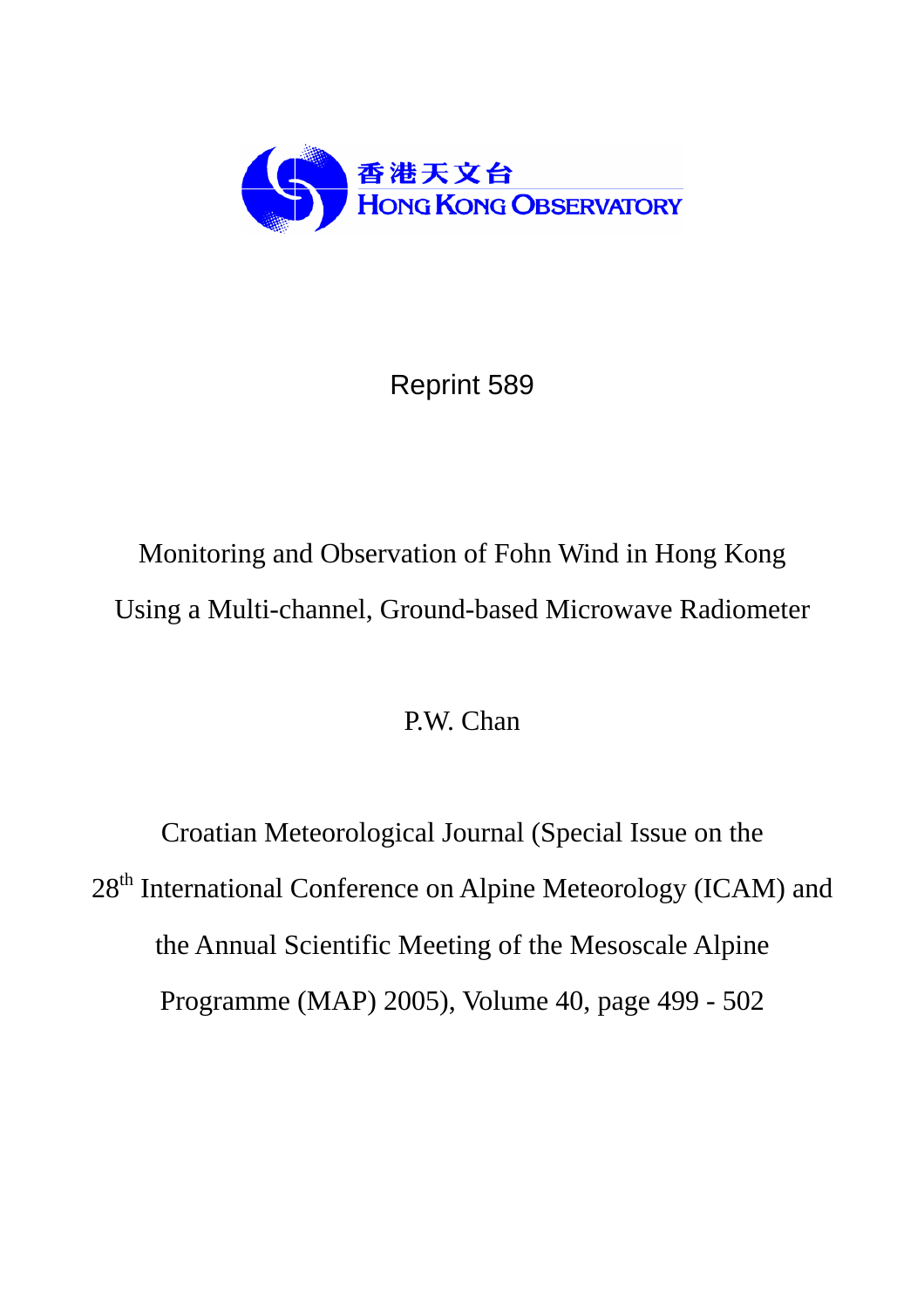### **MONITORING AND OBSERVATION OF FÖHN WIND IN HONG KONG USING A MULTI-CHANNEL, GROUND-BASED MICROWAVE RADIOMETER**

P.W. Chan

Hong Kong Observatory, 134A Nathan Road, Kowloon, Hong Kong, China E-mail: *pwchan@hko.gov.hk*

**Abstract**: The performance and application of a multi-channel, ground-based microwave radiometer in the monitoring of Föhn wind was studied in an experiment conducted in Hong Kong in 2004. Three scanning modes (zenith, elevation and 15degree elevation) were tried out for the radiometer to monitor the low-level temperature inversions upwind of the hills. Thermodynamic profiles retrieved from the zenith mode compared the best with the radiosonde measurements. For inversions associated with low clouds, an empirical method based on saturation temperature appeared to improve temperature retrieval. When placed downwind of the hills, the radiometer captured very well the warming and drying of the boundary layer as a result of Föhn wind. The frequency spectrum of the brightness temperature from the radiometer was found to follow a -5/3 law. A quantity dervied from the spectrum turned out to vary in a manner similar to the intensity of air turbulence in a strong Föhn wind case.

*Keywords – microwave radiometer, Föhn wind, turbulence, windshear* 

#### **1. INTRODUCTION**

 Föhn wind occurs at the Hong Kong International Airport (Figure 1) after strong southeasterly winds climb over the mountainous Lantau Island (with peaks of about 1 km AMSL) south of the airport in a stably stratified boundary layer. It is known to be associated with the occurrence of windshear and turbulence at the airport (Shun et al. 2003). Whilst the upper-air dynamics of the Föhn wind is continuously monitored by a wind profiler network in Hong Kong and a Doppler Light Detection and Ranging system at the airport, the thermodynamic profile is only available from the twice-daily radiosonde measurements at King's Park (Figure 1), located at about 25 km east of the airport.

 In 2004, an experiment was conducted in Hong Kong to study the performance and application of a groundbased, multi-channel microwave radiometer in a subtropical coastal area. The radiometer provided



Figure 1. Map of Hong Kong (height contours: 100 m). The radiometer was set up at three locations (names in purple) for the periods indicated in parentheses in 2004.

temperature and humidity profiles at a vertical resolution of 100 m in the first 1 km and 250 m between 1 and 10 km. It demonstrated usefulness in rain nowcasting (Chan and Tam 2005). This paper focuses on its application in Föhn wind, mainly to address the following questions:

- (a) Upstream of Lantau, could it resolve the temperature inversion within the boundary layer?
- (b) Downstream of Lantau, what does the radiometer observe about the temporal changes of the temperature and humidity in the boundary layer?

 The first question will be discussed in Section 2. The second question will be studied in two ways, namely, reviewing the retrieved thermodynamic profile output from the radiometer (Section 3) and analyzing its "raw" brightness temperature data (Section 4). Conclusions of this paper are given in Section 5.

#### **2. MONITORING OF UPSTREAM TEMPERATURE PROFILE**

 During the experiment, the radiometer was configured to scan in three modes: besides the more conventional zenith mode (pointing to the zenith) and elevation mode (scanning at 7 elevation angles in sequence, from 15 degrees above horizon to 165 degrees in the opposite direction), a new mode was introduced with the radiometer measuring at the fixed elevation angle of 15 degrees. On one hand, this 15-degree mode observes a longer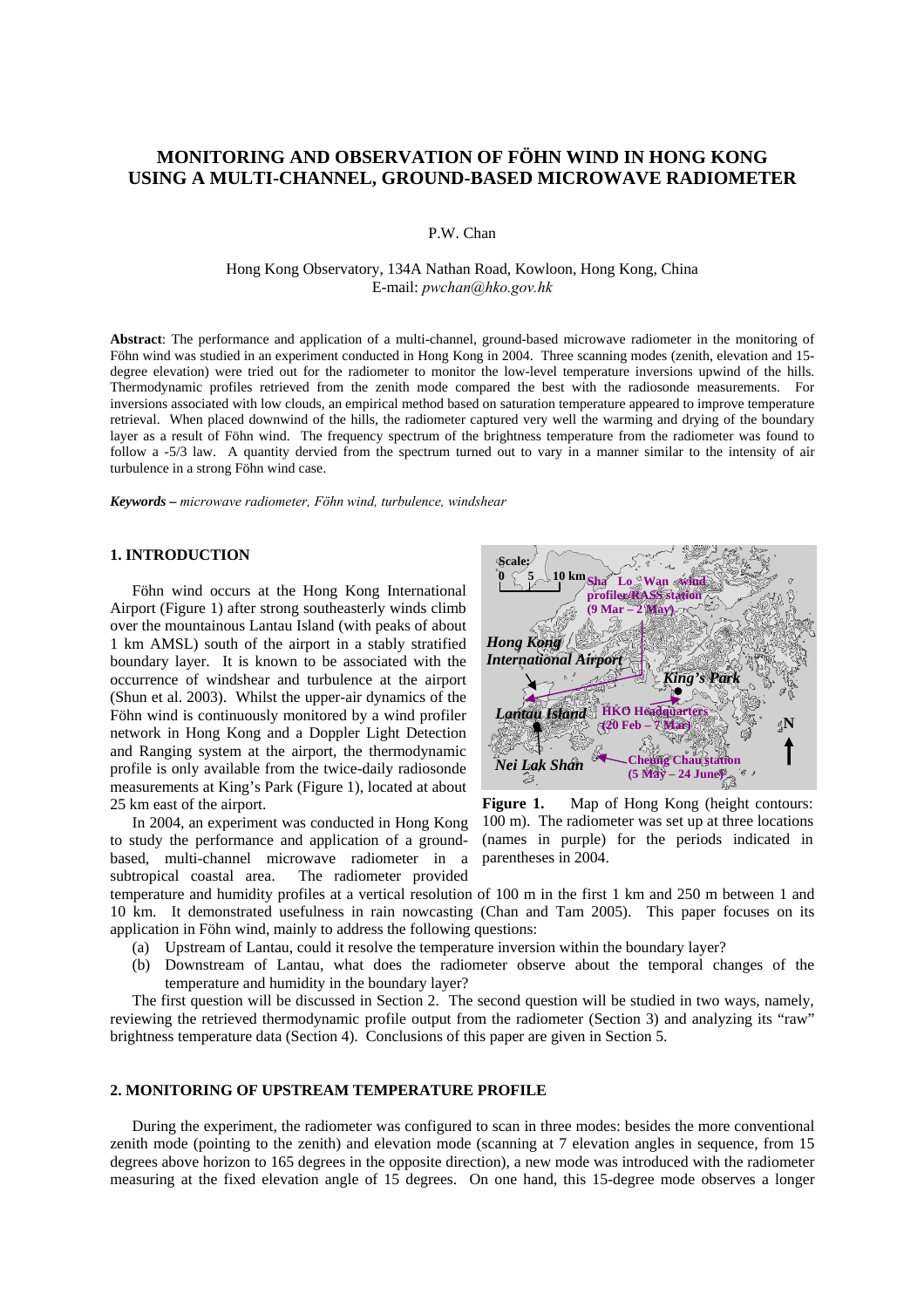optical path in the lower troposphere in comparison to the zenith mode, aiming to resolve the thermodynamic profile in greater detail. On the other hand, compared with the elevation scan, it has a faster data update rate (by 7 times), though the spatial resolution is reduced. Neural network files for the three scan modes were trained by using high-resolution (0.5 Hz) radiosonde data from King's Park for one whole year. The radiometer had the "rapid scan" capability and provided brightness temperature measurements every 10 seconds.

 Temperature and humidity profiles obtained from the three scan modes are compared against the radiosonde measurements. The results are shown in Figure 2. To eliminate the Föhn effect by Lantau Island, only the radiometer data collected at the Hong Kong Observatory (HKO) headquarters and Cheung Chau station (Figure 1) are used in the comparison. The followings are observed:

- (a) Concerning the temperature, the three modes have comparable bias below 1.4 km or so. Above this height, the bias of the 15-degree mode is the smallest and does not seem to be systematic. On the other hand, the zenith mode has the lowest standard deviation at all altitudes.
- (b) Concerning the relative humidity, the zenith and 15-degree modes have smaller bias below 1.4 km or so. Above this height, the 15-degree mode has the smallest bias. Once again, the zenith mode gives the lowest standard deviation at all heights.



**Figure 2.** Bias (solid lines) and standard deviations (broken lines) for the three modes of the radiometer up to 3 km. The left and right panels refer to temperature and relative humidity respectively.

**Figure 3.** Temperature profile at 00 UTC, 24 February 2004

 Overall speaking, the zenith mode compares the best with the radiosonde measurements. However, when the temperature profile in the lower part of the boundary layer is considered in the monitoring of Föhn wind, the elevation mode could be used as its temperature bias is generally smaller than that of the zenith mode below around 700 m (Figure 2) and it observes a greater spatial volume in retrieving the temperature profile.

 For example, on 23 – 24 February 2004, strong east to southeasterly wind prevailed over Hong Kong and Föhn wind occurred downwind of Lantau Island. Temperature difference between Cheung Chau (upwind of Lantau) and the stations around the airport (downwind of Lantau) reached as high as 4°C. Temperature inversion in the boundary layer coupled with the strong cross-mountain wind resulted in disturbed airflow over the airport. Between 14 UTC of 23 February and 05 UTC of 24 February, 12 aircraft landing at the airport from the west reported the encounter of windshear and turbulence.

 Located upstream of Lantau, the radiosonde launched at King's Park showed a more or less isothermal layer between 400 and 1000 m at 12 UTC of 23 February (not shown). Elevation mode measurements from the radiometer captured this isothermal layer very well.

 At around 00 UTC of 24 February, the cloud base lowered, falling below 500 m occasionally. The radiosonde gave a temperature inversion of 5 K between around 500 and 1000 m (Figure 3). The radiometer also indicated a temperature inversion, though the magnitude was just 1.2 K. It appears to have difficulty in resolving the inversion associated with clouds. To overcome this difficulty, the radiometer's temperature profile is modified following an empirical method that has been tested in Payerne, Switzerland (Ware, private communication). Firstly, the cloud top is identified. This is found to be 700 m based on the liquid water measurement from the radiometer and signal-to-noise ratio data provided by the 1299-MHz wind profiler at Cheung Chau (not shown). The temperature at this height is then taken to be the average of the retrieved temperature from the radiometer and the saturation temperature of the air based on the radiometer's water vapour measurement. Finally, the temperatures between the cloud top and the cloud base are determined by linear interpolation. The resulting modified temperature profile is shown in Figure 3 (green dotted line). It is closer to the radiosonde measurement, with a temperature inversion of 3.5 K between 500 and 1000 m. While this simple empirical algorithm improves depiction of low-level inversion, it requires further adjustments using a larger dataset. Nonetheless, the present example illustrates the need of combining several sensors (radiometer and wind profiler) to accurately retrieve the temperature profile in the presence of low clouds. For Föhn wind cases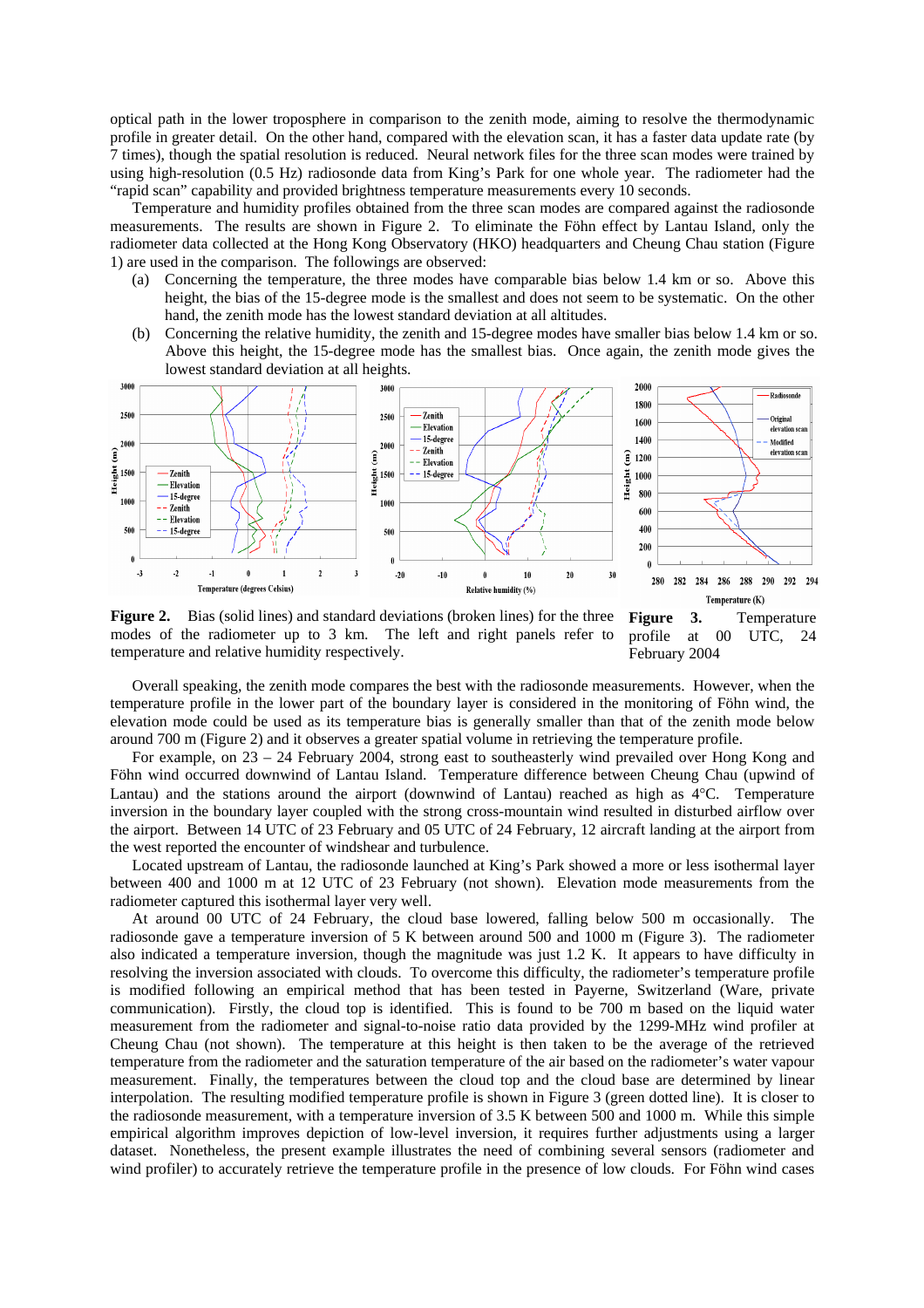in spring-time in Hong Kong, low clouds occur quite frequently as the cooler air (of continental origin) near the surface undercuts the warmer and moister air aloft (of maritime origin).

#### **3. OBSERVATIONS OF FÖHN WIND**

 For two months in the experiment, the radiometer was placed at Sha Lo Wan (Figure 1) to observe the temperature and humidity changes associated with Föhn wind within the boundary layer. An example occurred on 18 March 2004. Between 11 and 14 UTC on that night (i.e. 7 and 10 p.m. in Hong Kong time, 8 hours ahead of UTC), southeasterly winds picked up in Hong Kong, reaching gale force at Nei Lak Shan (Figure 1). Zenith measurements from the radiometer showed warming and drying of the air below 1 km as a result of the Föhn wind (not shown). Comparison with the radiosonde measurement at King's Park at 12 UTC revealed that, after the wind climbed over Lantau Island, temperature rose by about 5 K between 100 and 500 m, and the relative

humidity dropped by 20% between 100 m and 1 km. The corresponding changes at the surface were smaller: a temperature rise by  $1 - 2$  degrees and a drop of relative humidity by about 10%, as indicated by data from the surface weather stations and the radiometer.

 In some Föhn wind cases, the southeasterly wind picked up in the form of "pulses", each lasting for a few hours. The radiometer data indicated the warming and drying of the boundary layer associated with these pulses. For instance, between 05 UTC of 24 March and 05 UTC of 25 March 2004, eight events of the warming and drying of the boundary layer were observed by the radiometer (Figure 4). The weather was cloudy with some rain patches in Hong Kong on those two days, and these events do not appear to be related to solar heating. The cloud base measured by the radiometer was above 500 m during these events and the problem of temperature retrieval in the presence of low clouds (Section 2) should not have great impact.



**Figure 4.** The radiometer measurement of temperature (upper panel), relative humidity (middle panel) and liquid water (lower panel) on  $24 - 26$  March 2004 (in UTC). Scales of the quantities are shown on the right hand side. Time marks are given on the upper axis of each panel and each mark interval refers to 2 hours. The warming and drying events are indicated by arrows. (The figure is generated by the software Vizmet bundled with the radiometer.)

#### **4. SPECTRAL ANALYSIS OF BRIGHTNESS TEMPERATURE**

Fluctuation of the air temperature is known to follow the -5/3 law at high frequencies (in the inertial subrange) and the temperature structure function could be calculated from the frequency spectrum. Brightness temperature in the oxygen channels, such as around 60 GHz, is an integrated temperature (Vyazankin et al. 2003):

$$
\delta T_b(\nu,\theta) = \frac{1}{\cos\theta} \int_0^\infty \delta T(h) \gamma_\nu(h) \exp\left[-\frac{1}{\cos\theta} \int_0^h \gamma_\nu(h') \, dh'\right] \, dh \tag{1}
$$

where  $T_b$  is the brightness temperature, *T* the air temperature,  $\delta$  the fluctuation quantity, *v* the frequency,  $\theta$  the elevation angle, *γν* the absorption coefficient of molecular oxygen at frequency *υ* and *h* the measurement path. The fluctuation of the brightness temperature at the 58.8 GHz channel of the radiometer is studied here to see if it also follows a -5/3 law in a certain frequency range and if it has any relation with the airflow disturbance at the airport area in Föhn wind.

When installed at Sha Lo Wan, the radiometer measurements in the 15-degree mode provided brightness temperature at nearly 0.1 Hz. Construction of the time series of the brightness temperature obtained from this mode and its Fourier transform (based on measurements in an hour) are calculated in a manner basically identical to the analysis of air turbulence using a mini-sodar (Chan 2004). The frequency spectrum is found to follow a -5/3 law in the range from 0.03 to 0.003 Hz most of the time, which spans one order of magnitude in the frequency space. Let b be the y-intercept of the least square linear fit to the frequency spectrum in this "inertial subrange". Similar to the study of air turbulence (Chan 2004), the quantity  $10<sup>b</sup>$  is taken to represent the magnitude of the fluctuation or "turbulence" of the brightness temperature.

 As an example, the fluctuation of the 58.8 GHz brightness temperature is analyzed here for the Föhn wind case on 24 – 25 March 2004 (discussed in Section 3). This frequency channel has an effective measurement range of about 300 m (Vyazankin et al. 2003). For comparison, the average eddy dissipation rate (EDR) up to